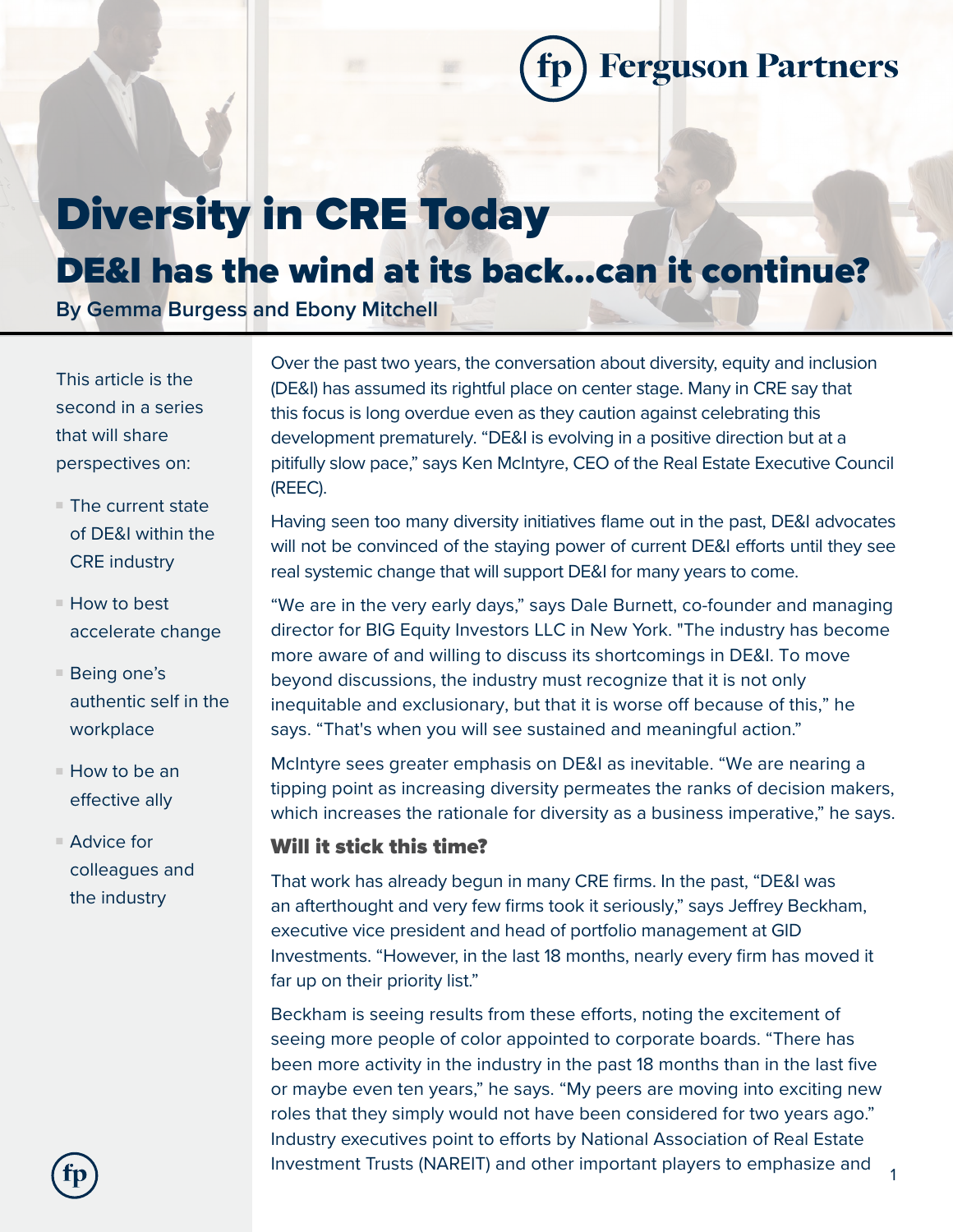serve as role models in DE&I. However, they also know that real change must occur among everyone at every level in every organization. This is what makes some executives more skeptical about the staying power of DE&I efforts.

"In a lot of ways, the commercial real estate industry is having the same discussion now as we did when I entered the financial services industry in 1977," says Gwendolyn Hatten Butler, an independent board director and a senior advisor to Capri Investment Group. "Given the lack of substantive progress, we continue to talk about the same thing over and over again."

#### Systemic change needed

n

To make sure this time is, indeed, different, it is important to maintain and build on the current DE&I momentum that began during the Covid-19 pandemic. Many observers are concerned that DE&I will lose steam once people return to the office and resume their pre-pandemic routines.

To avoid this, it is important for CRE firms to adopt new and ongoing efforts to recruit diverse talent to ensure greater DE&I. However, it is just as important for organizations to make a real commitment to retain, develop and promote this talent over time.

To seize this moment, firms need to take more chances and move slightly faster toward change than they might prefer. This means identifying mentors based on their merit, effectiveness and commitment to DE&I, creating more opportunities for mid-level professionals and promoting people based on their knowledge, results and potential rather than less important criteria.

"It is one thing to hire five analysts who are people of color, but it's another to have all of them make it to vice president," says Beckham. "In the first case, you checked a box. The second case is where you can drive real change." Once real change takes place in a firm, it will be readily apparent based on that firm's employees and what positions they hold.

Companies must also reinforce and drive DE&I efforts systemically. "Tying compensation to the achievement of DE&I goals is part of this," says Tammy K. Jones, co-founder and CEO of Basic Investment Group LLC and chair of REEC. "But you also need a clear focus." This focus can be reinforced with a diversity business plan, executive accountability and performance metrics tied to DE&I improvements.

It is these types of efforts that change company cultures. Once every candidate slate includes enough qualified people of color, that will become the standard and the expectation. "The goal is to make this second nature," says Beckham. "There should be enough people of color in the room so that it is no longer a surprise when they're there."

One Black executive said his own career is an example of how far DE&I efforts have come and they are optimistic about the future. With more conversations going on about race, people can increasingly see that everyone is more alike than different. As DE&I efforts continue to gain momentum, they see reasons to be optimistic about the future so that their own career growth and trajectory can be replicated by others.